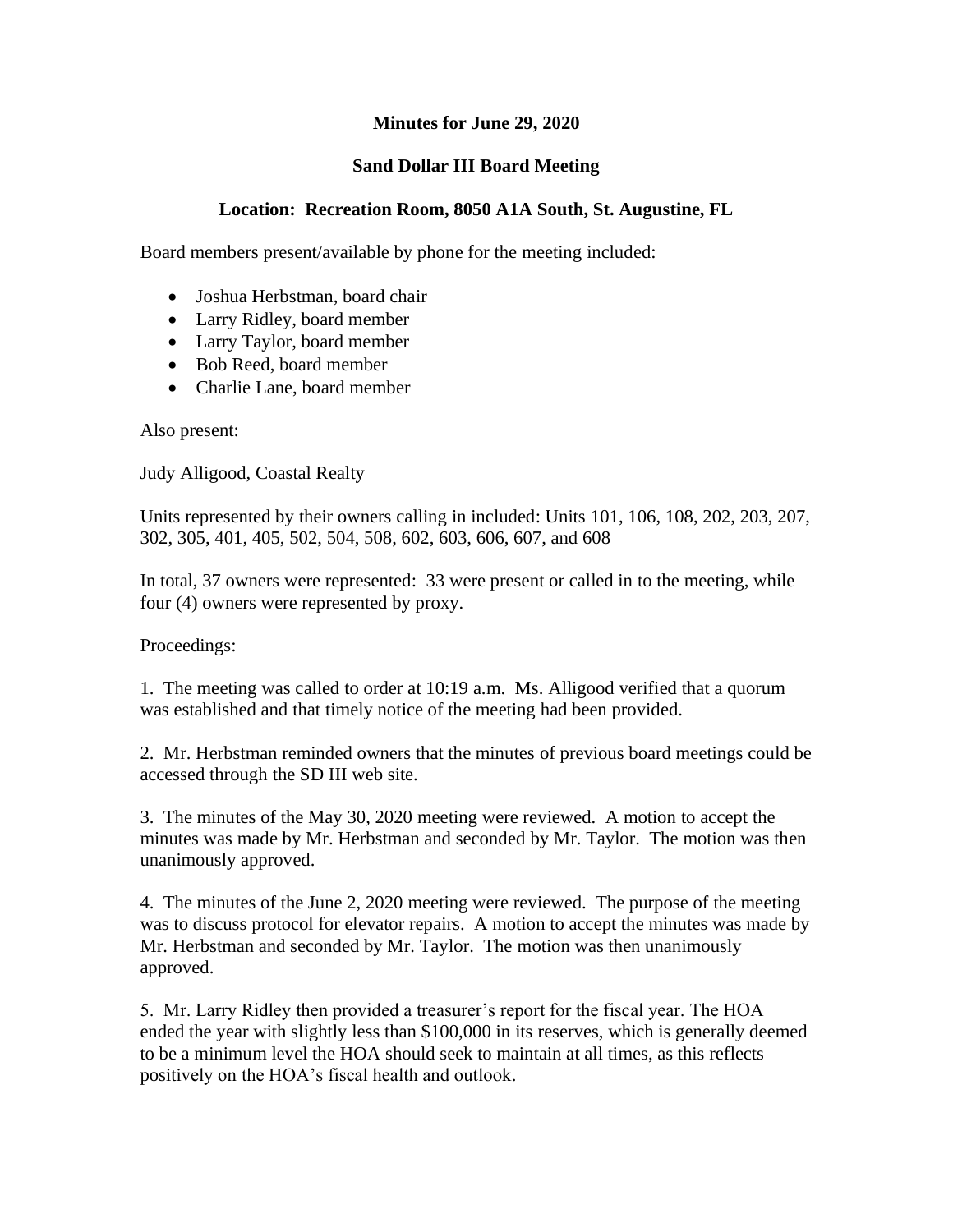6. During the president's remarks, Mr. Herbstman noted numerous projects around SD III that were pending and needed attention. Those included, for example, the west walkway repairs, landscaping concerns, the potential installation of security cameras, the refurbishment of the elevator, the replacement of the board walks, and numerous unexpected maintenance items.

7. Mr. Herbstman then discussed the hiring of an elevator consultant that will "hold our hand" while elevator repairs are mapped out and eventually made. The consultant's fees will be \$4500. Mr. Taylor has reviewed the contract. All board members were supportive of moving forward with hiring the consultant, as this is a specialized area requiring in-depth knowledge and experience. A homeowner asked about what parts would be replaced and Mr. Herbstman explained that all parts would not be replaced. He then clarified that we would purchase equipment that would not lock the association into one proprietary service company or a sole source provider of parts. A motion to hire the consultant was made by Mr. Herbstman and seconded by Mr. Taylor. The motion was then unanimously approved.

8. Mr. Herbstman next informed the meeting attendees that the services of an engineering consultant had been retained in order to assist in the hiring of a construction company to conduct the repairs of the west side walkway. This will better ensure that repairs are performed by a reputable firm and that costs are appropriately controlled.

9. Ms. Alligood then provided an update on the status of the bank loan process. She indicated that the process was moving forward as expected.

10. Mr. Herbstman then turned the board's attention to the need for a special assessment. Mr. Herbstman noted that the HOA would need to spend significant funds for various project-related expenses over the next 10 years. All of the projects are critical to the long-term needs of the complex. The three main projects include: (a) the repair of the west walkway estimated at \$500,000, (b) the repair and updating of the elevator estimated at \$130,000, and (c) the replacement of the two board walks between Sand Dollar II and IV estimated at \$60,000. These are projects that cannot and should not be deferred to subsequent generations of owners.

The estimated funds needed with interest over the next 10 years are estimated to be \$1,300,000. Three types of assessments over a 10-year period were discussed: (a) an annual assessment of \$2000 per year per unit, (b) an annual assessment of \$2200 per year per unit, and an annual assessment of \$2400 per year per unit. A \$24,000 total assessment per unit (\$2400 per year per unit) would provide the HOA with a much stronger financial footing in year #11 with an estimated \$363,000 in reserves. It was noted that this reserve capacity was needed since the approximately \$100,000 currently in reserves technically should not be spent in the event of emergencies (that is, it should be maintained for purposes of demonstrating financial credibility). The extra reserves could truly be used for the myriad projects and emergencies that arose year over year.